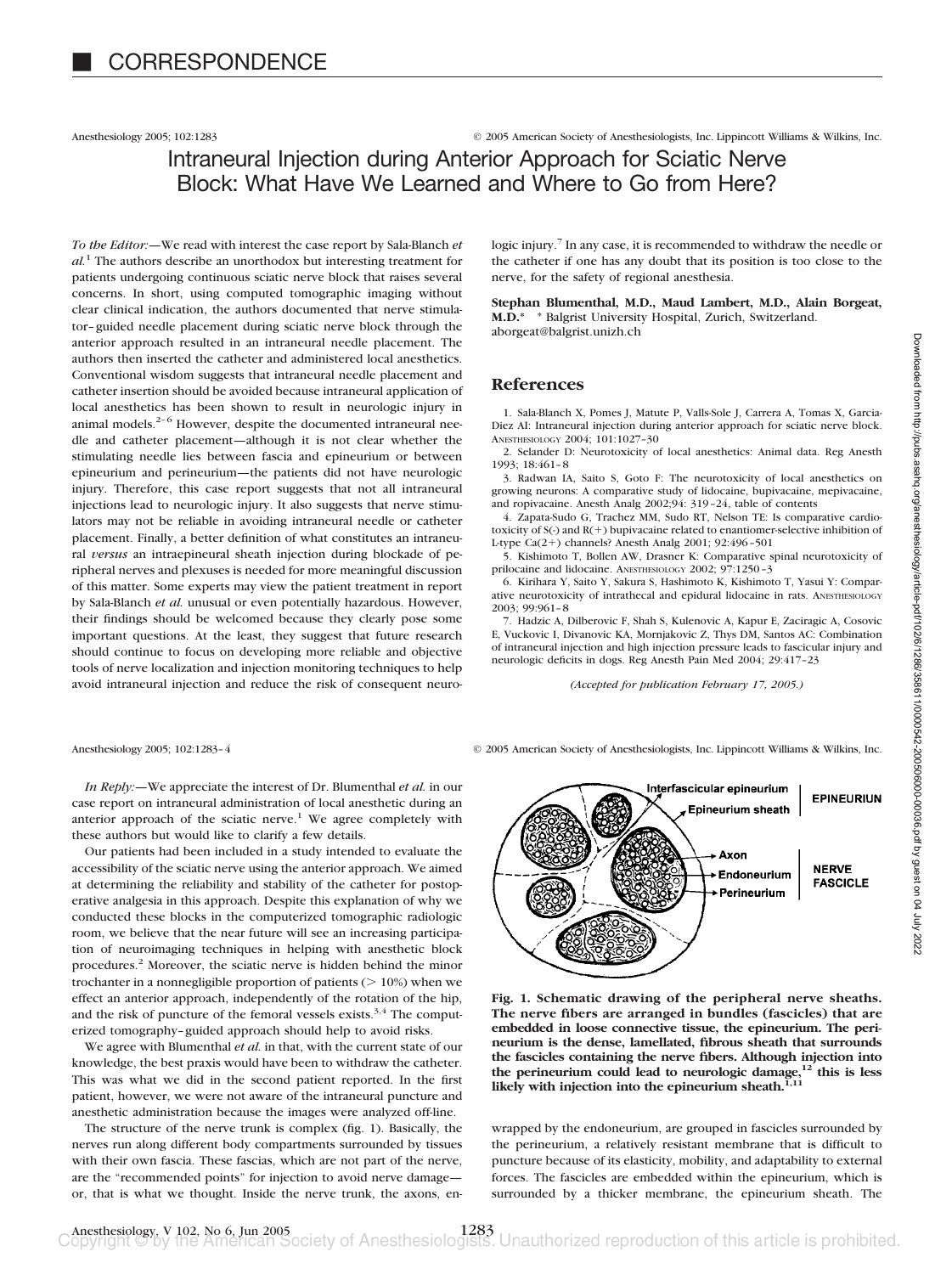epineurium is a slack collagen and fatty tissue, which contains the vasa and nervi nervorum.<sup>5–8</sup> Most of the nerve section (between  $30-75%$ ) is occupied by nonneural structures.5,9 The sciatic nerve produces abundant epineurium, which covers between 72 and 78% of the nervous section.<sup>10</sup>

Intraepineural injection of anesthetic would not necessarily lead to nerve damage.<sup>11</sup> On the contrary, intrafascicular injection is more likely to induce nerve lesions.<sup>12</sup> However, because of their elastic properties, the fascicles probably separate from each other and get out of the way if a needle penetrates the nerve trunk. Although direct neural tissue lesion is unlikely, it should be taken into account that intraepineural injection of a substance can cause an increase in neural pressure and secondary damage because of compression or a vascular lesion.

Clinical experience supports neurostimulation as a safe and effective technique with minimal incidence of nerve lesions. However, a large number of unresolved questions stemming out from our observations remain: How often does intraepineural injection occur in routine practice? Does it occur preferentially in certain nerves? What are the clinical and radiologic signs suggesting intraneural puncture? What is the safe threshold for electrical near-nerve stimulation?

**Xavier Sala-Blanch, M.D.,\* Jaume Pomés, M.D., Purificación Matute, M.D., Josep Valls-Solé, M.D., Anna Carrera, M.D., Xavier Tomás, M.D., Anna I. García-Diez, M.D.** \* Hospital Clínic, Barcelona, Spain. xsala@clinic.ub.es

## **References**

1. Sala-Blanch X, Pomes J, Matute P, Valls-Sole J, Carrera A, Tomas X, Garcia-Diez AI: Intraneural injection during anterior approach for sciatic nerve block. ANESTHESIOLOGY 2004; 101:1027–30

2. Sala-Blanch X, De Andrés J: Image-guided techniques for peripheral nerve blocks. Curr Opin Anesthesiol 2004; 17:409–15

3. Moore CS, Sheppard D, Wildsmith JA: Thigh rotation and the anterior approach to the sciatic nerve: A magnetic resonance imaging study. Reg Anesth Pain Med 2004; 29:32–5

4. Vloka JD, Hadzic A, April E, Thys DM: Anterior approach to the sciatic nerve block: The effects of leg rotation. Anesth Analg 2001; 92:460–2

5. Reina MA, Lopez A, De Andres JA: Adipose tissue within peripheral nerves: Study of the human sciatic nerve [in Spanish]. Rev Esp Anestesiol Reanim 2002; 49:397–402

6. Reina MA, Lopez A, De Andres JA, Maches F: Possibility of nerve lesions related to peripheral nerve blocks: A study of the human sciatic nerve using different needles [in Spanish]. Rev Esp Anestesiol Reanim 2003; 50:274–83

7. Reina MA, Lopez A, Villanueva MC, De Andres JA, Maches F: The bloodnerve barrier in peripheral nerves [in Spanish]. Rev Esp Anestesiol Reanim 2003; 50:80–6

8. Reina MA, Lopez A, Villanueva MC, De Andres JA, León GI: Morfología de los nervios periféricos, de sus cubiertas y de su vascularización. Rev Esp Anestesiol Reanim 2000; 47:464–75

9. Sunderland S: The connective tissues of peripheral nerves. Brain 1965; 88:841–54

10. Sunderland S, Bradley KC: The cross-sectional area of peripheral nerve trunks devoted to nerve fibres. Brain 1949; 72:428–49

11. Vloka JD, Hadzic A, Lesser JB, Kitain E, Geatz H, April EW, Thys DM: A common epineural sheath for the nerves in the popliteal fossa and its possible implications for sciatic nerve block. Anesth Analg 1997; 84:387–90

12. Hadzic A, Dilberovic F, Shah S, Kulenovic A, Kapur E, Zaciragic A, Cosovic E, Vuckovic I, Divanovic KA, Mornjakovic Z, Thys DM, Santos AC: Combination of intraneural injection and high injection pressure leads to fascicular injury and neurologic deficits in dogs. Reg Anesth Pain Med 2004; 29:417–23

*(Accepted for publication February 17, 2005.)*

Anesthesiology 2005; 102:1284 © 2005 American Society of Anesthesiologists, Inc. Lippincott Williams & Wilkins, Inc.

# Management of Anaphylactic Shock

*To the Editor:—*It was interesting to read the recent case report by Schummer *et al.*<sup>1</sup> regarding management of anaphylactic shock. The use of vasopressin in anaphylactic shock is commendable.

However, before the use of vasopressin, two steps in the management of anaphylactic shock must be addressed. First, the simple measure of elevating the lower limbs could have helped to increase the venous return with vasodilatation, thereby contributing to an increase in blood pressure. This measure is well recommended in the management of anaphylactic shock.<sup>2-4</sup>

Second, all colloids have been shown to produce clinical anaphylaxis. The overall incidence has been estimated to range between 0.033 and  $0.22\%$ <sup>3</sup>. The last French survey of anaphylaxis during anesthesia demonstrated that 2.95% of anaphylactic cases were due to colloids.<sup>3,5</sup> The incidence of anaphylaxis with succinylated gelatin solution (Gelafusal®; Serumwerk Bernburg AG, Bernburg, Germany) is 0.34%, whereas with hydroxyethyl starch (HES), it is one sixth of this, *i.e.*, 0.06%.5 HES seems to be the safest colloid, and the incidence of immunoglobulin G antibodies against HES is rare in the general population.<sup>6</sup> However, this does not betoken the absolute safety of HES. Isotonic crystalloids are the recommended fluids during anaphylaxis, and rapid infusion of 1–4 l may be required to compensate for the peripheral vasodilatation that often accompanies anaphylaxis. The American Heart Association (Dallas, Texas), in collaboration with the International Liaison Committee on Resuscitation (Antwerp, Belgium), has endorsed the use of isotonic crystalloids in anaphylactic shock.<sup>3,4</sup>

Although immediate discontinuation of the offending drug, Gelafusal<sup>®</sup>, was justified,<sup>2,3</sup> we are skeptical of its replacement with other colloids with the potential, albeit low, for anaphylaxis. Patients might have developed anaphylaxis to HES, thereby obtunding the response to the conventional drugs, *via* epinephrine and steroids. Although the authors performed skin testing for gelatin, no skin or immunologic test

such as enzyme-linked immunosorbent assay for reactive antibodies to HES was performed to rule out its allergy.<sup>7</sup>

Last but not least, minimal invasive direct coronary artery bypass grafting does not preclude the possible use of cardiopulmonary bypass. Considering the recent warning by the US Food and Drug Administration (Rockville, Maryland) regarding use of HES for cardiopulmonary bypass, its use over crystalloids does not seem to be justified in this case.<sup>8</sup>

**Rajesh Mahajan, M.D.,\* Rahul Gupta, M.B.B.S.** \* Acharya Shri Chander College of Medical Sciences, Jammu, India. drmahajanr@rediffmail.com, drmahajanr@yahoomail.com

## **References**

1. Schummer W, Schummer C, Wipermann J, Juergan F: Anaphylactic shock: Is vasopressin the drug of choice? ANESTHESIOLOGY 2004; 101:1025–7

2. Mertes PM, Laxenaire MC: Allergic reactions occurring during anaesthesia. Eur J ANESTHESIOLOGY 2002; 19:240–62

3. Hepner DL, Castells MC: Anaphylaxis during the perioperative period. Anesth Analg 2003; 97:1381–5

4. Guidelines 2000 for cardiopulmonary resuscitation and emergency cardiovascular care: An international consensus on science. Circulation (supplement) 2000; 102:I-241–3

5. Laxenaire MC, Mertes PM, Groupe d'Etudes des Reactions Anaphylactoides Peranesthesiques: Anaphylaxis during anaesthesia: Results of two year survey in France. Br J Anaesth 2001; 87:549–58

6. Kreimeier U, Christ F, Kraft D, Lauterjung L, Niklas M, Peter K, Messmer K: Anaphylaxis due to hydroxyethyl starch–reactive antibodies. Lancet 1995; 346: 49–50

7. Dieterich HJ, Kraft D, Sirtl C, Laubenthal H, Schimetta W, Polz W, Gerlach E, Peter K: Hydroxyethyl starch antibodies in humans: Incidence and clinical relevance. Anesth Analg 1998; 86:1123–6

8. Haynes GR, Havidich JE, Payne KJ: Why the food and drug administration changed the warning label of Hetastarch. ANESTHESIOLOGY 2004; 101:560–1

### *(Accepted for publication February 17, 2005.)*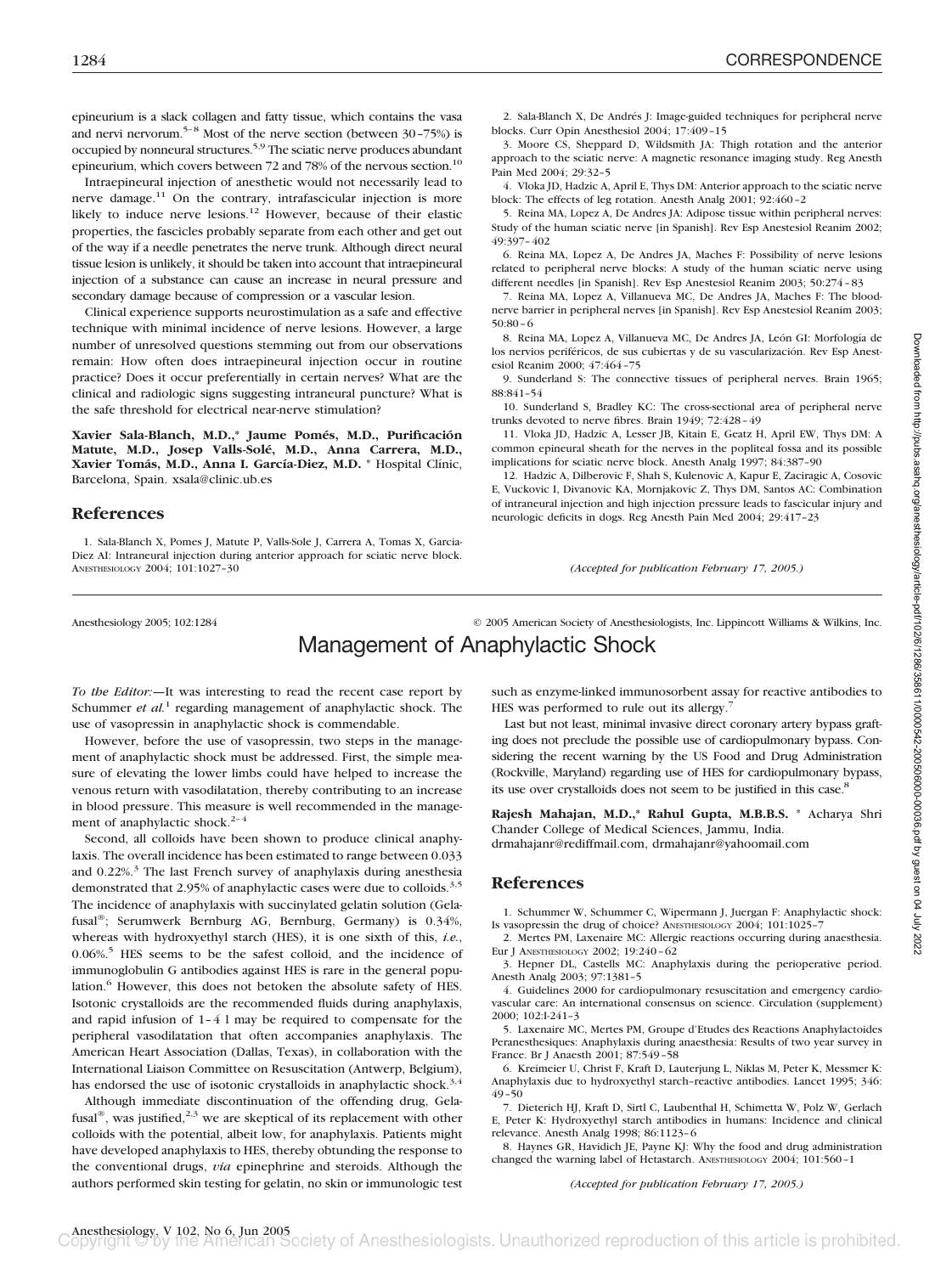*In Reply:—*We thank Drs. Mahajan and Gupta for their interest in our case report and appreciate the opportunity to reply.

Drs. Mahajan and Gupta obviously believe in algorithms. However, the complexity and severity of anaphylaxis is such that no single algorithm can adequately treat all cases. Anaphylaxis is generally an unanticipated severe allergic reaction, often rapid in onset, and starts within seconds to minutes after exposure to the allergen. Symptoms progress rapidly, can affect most organ systems, and can lead to cardiovascular collapse and death, even when appropriately treated. The management of anaphylaxis consists of withdrawing the offending drug, interrupting the effects of the preformed mediators that were released in response to the antigen, and preventing more mediator release.

The intention of our case report was to adjoin a practicable method to the management of anaphylaxis by considering the application of vasopressin to standard therapy as an approach for mediator-induced vasodilatory shock and not to add on a discussion about the right colloid.<sup>1</sup>

Yes, effective fluid therapy is a mainstay of treating critically ill patients. The ideal kind of volume replacement in this situation remains a matter of debate. Despite an immense number of contributions to this problem, there is no answer yet. This topic is often discussed emotionally rather than scientifically. The ideal solution should not only maintain gross hemodynamics, but organ perfusion and microcirculation should also be guaranteed or even improved. To treat hypovolemia, in Germany, colloids are used more often than crystalloids. The lack of acceptance of synthetic colloids such as hydroxyethyl starch (HES) as a solution for volume replacement is most likely due to reports on abnormal coagulation function. This cannot be used as an argument when new, modern HES preparations with low molecular weights (70,000 or 200,000 Da) and a low degree of substitution (0.5) are used. This is the commonly used priming solution of the cardiopulmonary bypass machine at our institution.<sup>2,3</sup>

In clinical practice, with the given situation of a high-risk patient with cardiovascular disease, being placed on the operation table for minimally invasive direct coronary artery bypass grafting, elevation of the legs and head-down tilt is not a suitable therapeutic option. Infusion of up to 4 l of a crystalloid is time-consuming and might end in fluid overload.

There was no need for skin testing of HES because further infusions did not provoke anaphylactic reactions. Furthermore, the cause of adverse reactions due to HES is not yet clear. Major histamine release is not known to occur.<sup>4</sup> In a multicenter, prospective trial, 200,906 infusions of colloid volume substitutes have been examined. The frequency of severe reactions (shock, cardiac and/or respiratory arrest)

Anesthesiology 2005; 102:1285 © 2005 American Society of Anesthesiologists, Inc. Lippincott Williams & Wilkins, Inc.

was 0.006% for HES.<sup>5</sup> HES-reactive antibodies are extremely rare, and they do not necessarily induce anaphylaxis.<sup>6</sup> Also, there is no known cross-reactivity between the different colloids, so a particular allergy to one should not preclude the use of a different colloid.<sup>7</sup>

Tachycardia, a common symptom in anaphylaxis, may have devastating consequences, especially in patients with cardiovascular disease, and should be terminated as soon as possible. High-dose epinephrine, administered with the intention to stabilize hemodynamics, may cause cardiac fibrillation, whereas vasopressin increases perfusion pressures and has an antitachycardic effect.<sup>8</sup>

Since the publication of our case report, we have gained more experience with the use of vasopressin in the management of anaphylactic shock beyond standard therapy. Administration of vasopressin, regardless of the causing agent (*e.g.*, antibiotics, nonsteroidal antiphlogistic drugs), always stabilized hemodynamics quickly: The need for epinephrine reduced dramatically, and the heart rate normalized.

The management of anaphylactic shock must be immediate because time is running against the patient. Restoring cerebral and coronary perfusion quickly plays a pivotal role; therefore, one should consider the early addition of vasopressin complementary to standard therapy.

**Wolfram Schummer, M.D., D.E.A.A., E.D.I.C.,\* Claudia Schummer, M.D., Jens Wippermann, M.D., Juergen Fuchs, M.D.** \* Friedrich-Schiller-University Jena, Jena, Germany. cwsm.schummer@gmx.de

## **References**

1. Schummer W, Schummer C, Wippermann J, Fuchs J: Anaphylactic shock: Is vasopressin the drug of choice? ANESTHESIOLOGY 2004: 101:1025-

2. Kuitunen AH, Hynynen MJ, Vahtera E, Salmenpera MT: Hydroxyethyl starch as a priming solution for cardiopulmonary bypass impairs hemostasis after cardiac surgery. Anesth Analg 2004; 98:291–7

3. Boldt J: New light on intravascular volume replacement regimens: What did we learn from the past three years? Anesth Analg 2003; 97:1595–604

4. Bothner U, Georgieff M, Vogt NH: Assessment of the safety and tolerance of 6% hydroxyethyl starch (200/0.5) solution: A randomized, controlled epidemiology study. Anesth Analg 1998; 86:850–5

5. Ring J, Messmer K: Incidence and severity of anaphylactoid reactions to colloid volume substitutes. Lancet 1977; 1:466–9

6. Dieterich HJ, Kraft D, Sirtl C, Laubenthal H, Schimetta W, Polz W, Gerlach E, Peter K: Hydroxyethyl starch antibodies in humans: Incidence and clinical relevance. Anesth Analg 1998; 86:1123–6

7. Hepner DL, Castells MC: Anaphylaxis during the perioperative period. Anesth Analg 2003; 97:1381–95

8. Duffy BL, Harding JN, Fuller WR, Peake SL: Cardiac arrest following Haemaccel. Anaesth Intensive Care 1994; 22:90–2

*(Accepted for publication February 17, 2005.)*

Anesthesiology 2005; 102:1285–6 © 2005 American Society of Anesthesiologists, Inc. Lippincott Williams & Wilkins, Inc.

## Bupivacaine Spinal Block Cauda Equina Syndrome: Why Did It Happen?

*To the Editor:—*I was excited when I read the title "Severe Neurological Complications after Central Neuraxial Blockades in Sweden 1990– 1999."1 I expected that the article would broaden my knowledge in this important aspect of anesthesiology. Although the article was very good and I commend the authors for their work, I was disappointed in one respect. The most surprising and new observation was that the authors uncovered 11 cases of cauda equina syndrome (CES) associ-

ated with bupivacaine spinal anesthesia. This finding is both eye opening and discouraging. It is discouraging because of all the local anesthetics used for spinal anesthesia, bupivacaine seems to be the safest. This is supported by the fact that a literature search of the terms *cauda equina syndrome* and *bupivacaine* turned up only four case reports. Furthermore, *in vivo* and *in vitro* studies show limited bupivacaine neuronal toxicity. However, in the report by Moen *et al.*, 1 bupivacaine caused the greatest number of cases of CES associated with spinal anesthesia. This could be due to the fact that bupivacaine is indeed neurotoxic in certain clinical situations and surfaces as neurotoxic in this report by Moen *et al.*<sup>1</sup> because bupivacaine is more widely used for spinal anesthesia than are any of the other local

The above letter was sent to the author of the referenced Editorial View. The authors did not feel that a response was required.—Michael M. Todd, Editor-in-Chief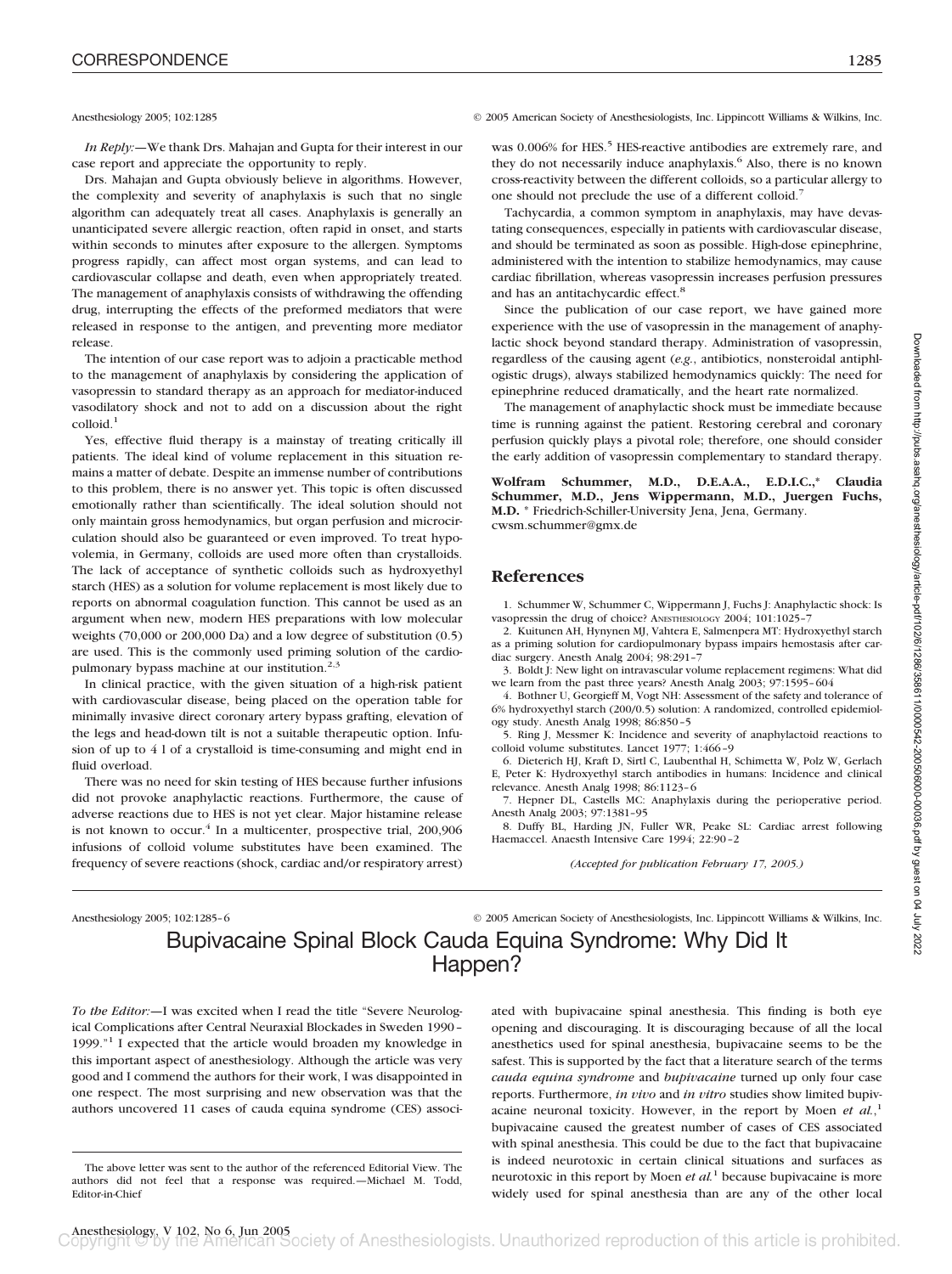anesthetics. Alternatively, it was not the bupivacaine *per se* that caused the CES, but something associated with the performance of the spinal anesthesia or with patient selection.

Moen *et al.* report the following large groups of complications (in addition to other but fewer complications): 33 spinal hematomas, 32 cases of CES, and 29 cases of purulent meningitis. Although the authors allot approximately 1,200 words to spinal hematoma, they expend only 272 words on CES. Furthermore, the authors mention the cases of CES only in the results section and provide no insight in the discussion regarding the "process of care" that resulted in the 11 cases of bupivacaine CES or a possible etiology. It is easy to assume that CES in this study resulted from local anesthetic toxicity, but as the authors point out in their conclusion, "Spinal stenosis can by itself cause spontaneous paraplegia, but if preceded by [central neuraxial blockade], the blockade will most probably be blamed." My complaint is in keeping with the editorial that accompanied the article of Moen *et al.*, which states, "Behind the outcome is the process of care, and we must move from the question 'What happened?' to 'Why did it happen?'2 Thus, the authors missed an opportunity to report on the "process of care" that

resulted in previously unreported or underreported cases of bupivacaine CES of which they now hold the largest database.

It is not too late, however, and I would be pleased to have the authors provide more detail regarding the serious complication of the so-called bupivacaine CES. By informing us of the "process of care" or "what happened" in these cases, we may be able to prevent future occurrences.

**Donald H. Lambert, Ph.D., M.D.,** Boston Medical Center, Boston, Massachusetts. donlam@fastmail.us

## **References**

1. Moen V, Dahlgren N, Irestedt L: Severe neurological complications after central neuraxial blockades in Sweden 1990–1999. ANESTHESIOLOGY 2004; 101: 950–9

2. Auroy Y, Benhamou D, Amaberti R: Risk assessment and control require analysis of both outcomes and process of care. ANESTHESIOLOGY 2004; 101:815–7

*(Accepted for publication February 17, 2005.)*

Anesthesiology 2005; 102:1286 © 2005 American Society of Anesthesiologists, Inc. Lippincott Williams & Wilkins, Inc.

# Why Do Orthopedic Patients Have a Higher Incidence of Serious Complications after Central Neuraxial Blockade?

*To the Editor:—*The authors should be congratulated on their comprehensive work "Severe Neurological Complications after Central Neuraxial Blockades in Sweden 1990-1999."<sup>1</sup> A variety of biases, which usually are inherent in such study designs, were successfully controlled. Considering previous data from the  $1990s^{2,3}$ , the current incidence of complications is alarmingly high, but it stands in line with most recent respective surveys.<sup>4,5</sup>

One question, however, deserves discussion. The authors described significantly higher incidence of spinal hematomas in the population of orthopedic patients, but the underlying causes remain partially unexplained. The authors presume that the high incidence may be related to low-molecular-weight heparin administration, which was introduced for thromboembolism prophylaxis during the study period.

In an 8-yr survey regarding serious complications after regional anesthesia at our institution, $6$  we observed three spinal epidural hematomas in 28,933 central neuraxial blocks, of which two occurred in the subgroup of orthopedic patients ( $n = 4,205$ ), indicating similar incidences and risk factors as reported by Moen *et al.*<sup>1</sup> One of the hematomas was previously reported elsewhere, $\frac{7}{7}$  and the second one occurred after spinal anesthesia in a patient treated with unfractionated heparin. Both patients were concomitantly treated with nonsteroidal antiinflammatory drugs (NSAIDs), which were not considered a risk factor at that time. The third hematoma developed in a patient with heparin-induced thrombocytopenia during postoperative epidural pain therapy after hemihepatectomy. No hematoma occurred in urologic  $(n = 10,817)$  or obstetric  $(n = 4,250)$  patients.

The discussion about the risk of spinal hematoma in patients with NSAID (antiplatelet) therapy remains controversial. In orthopedic patients treated with aspirin, Horlocker *et al.*<sup>8</sup> did not observe an increased risk of spinal hematoma during spinal anesthesia. However, in 1984, Cronberg *et al.*<sup>9</sup> reported on the effects of NSAIDs on the second wave of aggregation, which was considered a key issue in our patient.<sup>7</sup> In urologic patients (no hematoma in 10,817 neuraxial blocks), the risk profile regarding comorbidity and comedication is comparable to that of orthopedic patients, with the exception of concomitant therapy with NSAIDs.

We believe that the combination of heparin and NSAIDs in orthopedic patients is responsible for the higher risk of spinal hematoma in this group as compared with obstetric patients.<sup>1</sup> Because pain therapy with NSAIDs is widespread in patients in need of (orthopedic) hip or knee joint replacement surgery, it would be of interest if the authors could provide any information regarding the concomitant use of NSAIDs in their cohort of orthopedic patients.

**Axel R. Heller, M.D., Ph.D. D.E.A.A.,\* Rainer J. Litz, M.D.** \* University Hospital Carl Gustav Carus, Dresden, Germany. heller-a@rcs.urz.tu-dresden.de

## **References**

1. Moen V, Dahlgren N, Irestedt L: Severe neurological complications after central neuraxial blockades in Sweden 1990–1999. ANESTHESIOLOGY 2004; 101: 950–9

2. Wulf H: Epidural anaesthesia and spinal haematoma. Can J Anaesth 1996; 43:1260–71

3. Vandermeulen EP, Van Aken H, Vermylen J: Anticoagulants and spinalepidural anesthesia. Anesth Analg 1994; 79:1165-7

4. Horlocker TT, Wedel DJ: Spinal and epidural blockade and perioperative low molecular weight heparin: Smooth sailing on the Titanic. Anesth Analg 1998; 86:1153–6

5. Auroy Y, Narchi P, Messiah A, Litt L, Rouvier B, Samii K: Serious complications related to regional anesthesia: Results of a prospective survey in France. ANESTHESIOLOGY 1997; 87:479–86

6. Litz RJ, Groessle R, Wiessner D, Heller AR, Koch T: Incidence of cardiac arrests during regional anesthesia: An 8-year survey (abstract). ANESTHESIOLOGY 2004; 101(suppl):A-902

7. Litz RJ, Hubler M, Koch T, Albrecht DM: Spinal-epidural hematoma following epidural anesthesia in the presence of antiplatelet and heparin therapy. ANESTHESIOLOGY 2001; 95:1031–3

8. Horlocker TT, Wedel DJ, Schroeder DR, Rose SH, Elliott BA, McGregor DG, Wong GY: Preoperative antiplatelet therapy does not increase the risk of spinal hematoma associated with regional anesthesia. Anesth Analg 1995; 80:303–9

9. Cronberg S, Wallmark E, Soderberg I: Effect on platelet aggregation of oral administration of 10 non-steroidal analgesics to humans. Scand J Haematol 1984; 33:155–9

*(Accepted for publication February 17, 2005.)*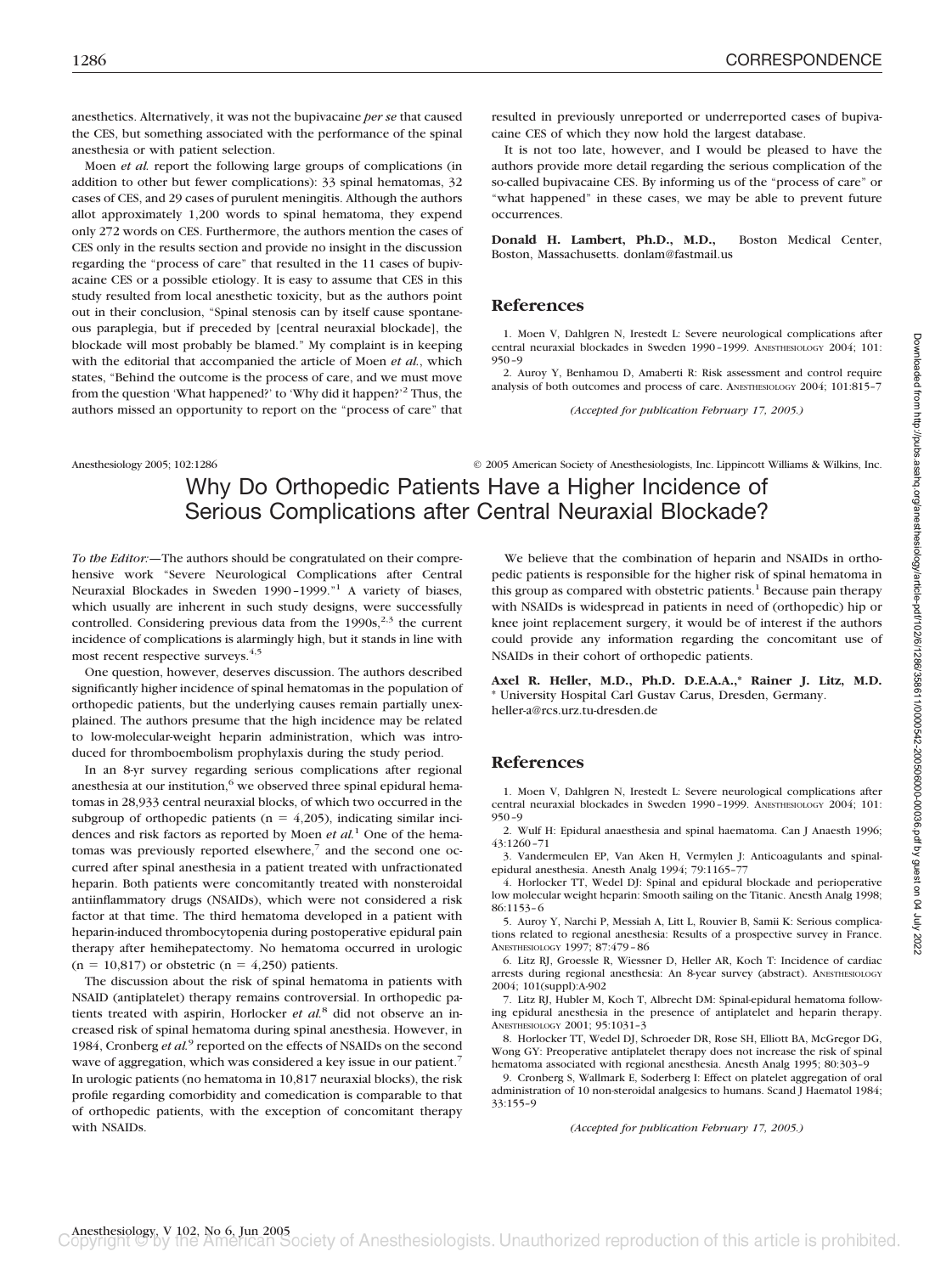Anesthesiology 2005; 102:1287 © 2005 American Society of Anesthesiologists, Inc. Lippincott Williams & Wilkins, Inc.

## Learning from Incidents and Near-misses Reports

*To the Editor:—*We strongly support reporting systems and therefore read with interest the Editorial View by Auroy *et al.*<sup>1</sup> However, before these methods become a standard audit or educational tool, some of their limitations must be considered further.

Clinicians can often select the type of adverse incident or outcome they will record. These tend to be those that are more severe, or those in accordance with individual perspectives of safety.<sup>2,3</sup> For example, prolonged paralysis after a regional block is more likely to be reported than transitory paresthesia. Temporary complications are often ignored, despite their potential educational value. Sometimes, reporters select those incidents most likely to carry a message to the organization's management.<sup>4</sup> Incidents over inappropriate waiting times for patients or surgeons are not exceptional in anesthetic incident–reporting systems. Such selection and reporting biases may seriously distort perception of safety problems in anesthesia.

When reporting systems focus on near misses (prevented or mitigated adverse events), another difficulty arises, one familiar to aviation safety experts: information overload.<sup>4</sup> A progressively larger amount of data is collected and stored to be further analyzed. It can become increasingly difficult and costly to classify and retrieve meaningful events in such an extensive system analysis.<sup>5</sup> Gradually limited by resources and complexity, experts may end up fixing near misses instead of addressing system errors concealed behind the data overload. This may jeopardize the didactic value of such events.

Finally, anesthetic and medical practices in general are largely controlled by a professional body of knowledge.<sup>6</sup> Organizational guidelines and standards are much less the norm than, for example, in

Supported by the Swiss National Science Foundation, the Count Eugenio Litta Foundation, a Monash University Postgraduate Research Scholarship (to Dr. Haller), and an Australian National Health and Medical Research Council Practitioner's Fellowship (to Dr. Myles).

*In Reply:—*We thank Dr. Lambert for his interest in our study, which was performed primarily to investigate the incidence of severe complications after central neuraxial blockades.<sup>1</sup> The strength of our study is the comprehensive study design and the large number of cases recorded. The limitation, common to most retrospective studies, is the relative lack of detail. Before attempting to answer the ultimate question of "why does it happen," we set out to answer the question of "does it happen," because the causal relation between central blockades and complications has been questioned, even recently.<sup>2</sup> Our data were subsequently analyzed to answer the question "to whom does it happen." This is a straightforward epidemiologic approach that can produce some but not all of the answers.

We share Dr. Lambert's preoccupation regarding the high number of patients with cauda equina syndrome.

This patient group is heterogenous, regarding both type of blockade and patient characteristics and, most importantly, probably also regarding pathophysiology of the complication. To attempt a better understanding of the different pathogenetic processes, we grouped nine of the patients with cauda equina syndrome and the four patients with paraparesis, because they were all found to have spinal stenosis (table 5 in the article).<sup>1</sup> Most of these patients were older than 70 yr, and nine chemical or nuclear industries.<sup>7</sup> Variability in local practices, professional culture, and political context seriously challenge the generalizability of organizational analysis.

To address these problems, suggested approaches could include the use of international standardized definitions of incidents and the development of guided reporting through generic adverse event indicators. The specificities of the healthcare organization analyzed could also be more systematically described and addressed.

If limitations such as these are not well understood and properly addressed, case reports and root cause analyses of adverse incidents and near misses are likely to remain largely narrative and of limited educational value within the broader anesthetic community.

**Guy Haller, M.D.,\* Paul S. Myles, M.B., B.S., M.P.H., M.D., F.C.A.R.C.S.I., F.A.N.Z.C.A.** \* Alfred Hospital, Melbourne, Australia. guy.haller@med.monash.edu.au

## **References**

1. Auroy Y, Benhamou D, Amalberti R: Risk assessment and control require analysis of both outcomes and process of care. ANESTHESIOLOGY 2004; 101:815–7 2. Stanhope N, Crowley-Murphy M, Vincent C, O'Connor AM, Taylor-Adams

SE: An evaluation of adverse incident reporting. J Eval Clin Pract 1999; 5:5–12 3. Vincent C, Stanhope N, Crowley-Murphy M: Reasons for not reporting adverse incidents: An empirical study. J Eval Clin Pract 1999; 5:13–21

4. Amalberti R: Revisiting safety paradigms to meet the safety challenges of ultra complex and safety systems, System Safety: Challenges and Pitfalls of Intervention, 1st edition. Edited by Wilpert B, Fahlbruch B. Amsterdam, Pergamon Publishers, 2002, pp 265–76

5. Johnson CW: How will we get the data and what will we do with it then? Issues in the reporting of adverse healthcare events. Qual Saf Health Care 2003; 12 (suppl 2):ii64–7

6. Shortell SM, Kaluzny AD: Health Care Management: Organization, Design, and Behavior, 4th edition. Albany, New York, Delmar Publishers, 2000, pp 12–3 7. Glouberman S, Mintzberg H: Managing the care of health and the cure of disease: II. Integration. Health Care Manage Rev 2001; 26:70–84

*(Accepted for publication February 17, 2005.)*

Anesthesiology 2005; 102:1287–8 © 2005 American Society of Anesthesiologists, Inc. Lippincott Williams & Wilkins, Inc.

had received epidural blockade or combined spinal epidural blockade. Compression was thought to have an important role in the development of the complication in these patients. The proposed pathogenetic process is demonstrated by a recent case report of transient paraplegia during epidural infusion in an elderly woman with severe kyphosis.<sup>3</sup> This case report included a magnetic resonance image showing cord compression caused by epidural infusion: Remarkably, the neurologic deficit spontaneously receded shortly after the infusion was stopped, thus illustrating the possibility of creating high epidural pressure with epidural pump infusion in subjects with restriction of the spinal canal and with outflow obstruction. Also, during spinal anesthesia in a patient with spinal stenosis, maldistribution of local anesthetic in the subarachnoidal space could cause higher concentration, thus favoring neurotoxic processes.

In our study, a remaining 23 patients experienced cauda equina syndrome in the absence of spinal stenosis. Single-shot spinal blockade had been given to 15 of these patients, and in 1 additional patient, a spinal catheter was placed. These patients were younger, half of them being younger than 55 yr. Lidocaine had been used in seven cases, bupivacaine had been used in five cases, and a combination of both drugs had been used in one case. No information was obtained in three

The above letter was sent to the author of the referenced Editorial View. The authors did not feel that a response was required.—Michael M. Todd, Editor-in-Chief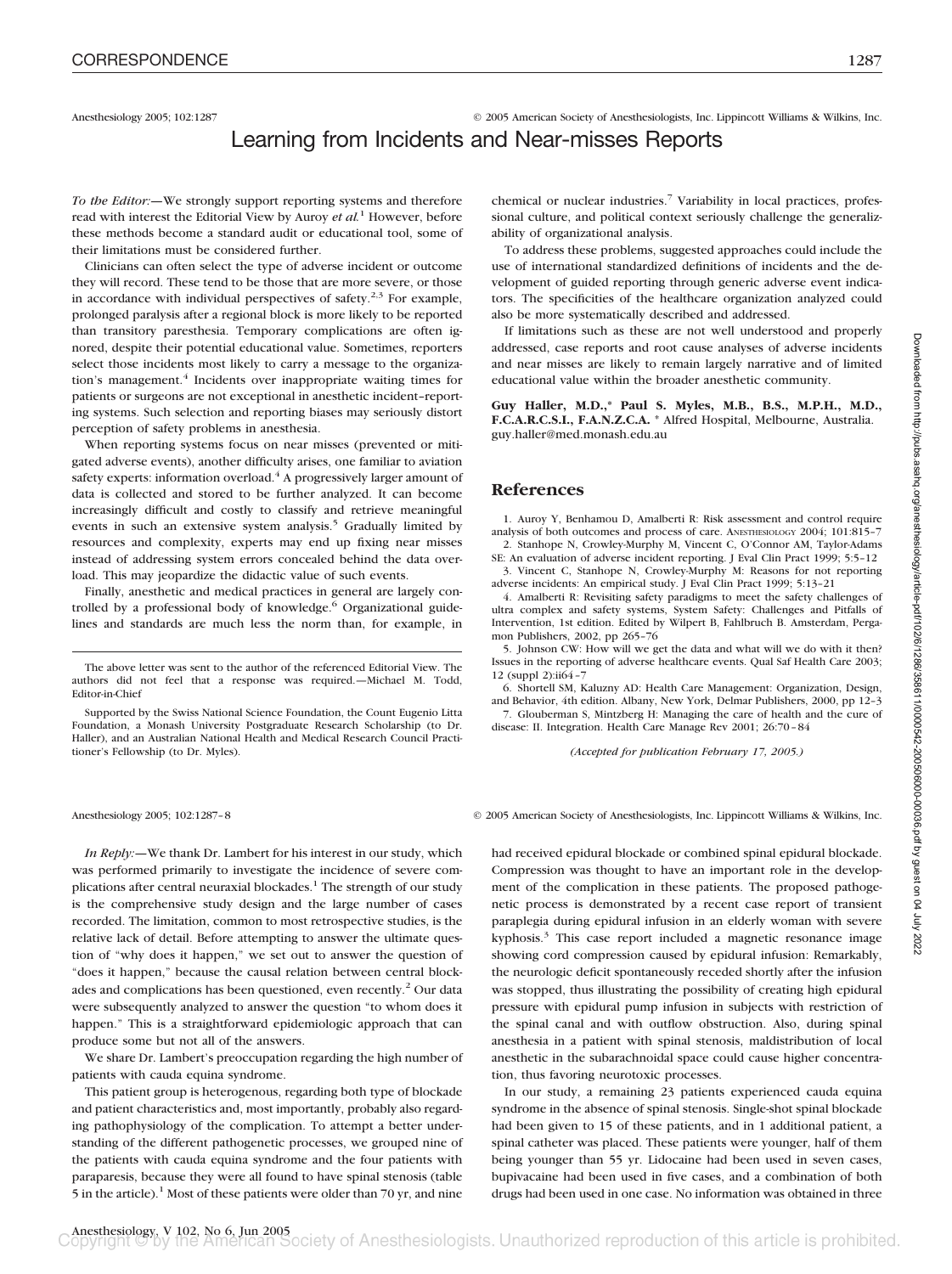cases. Roughly twice as many ampoules of bupivacaine were sold during the study period, indicating a higher incidence of cauda equina syndrome after spinal anesthesia with lidocaine. The fact that half of the spinal blockades were reported as technically difficult or resulting in unsatisfactory anesthesia could indicate uneven distribution of local anesthetic within the spinal canal, causing localized high concentrations resulting in neurotoxicity. The pathogenetic processes, however, might vary: The diagnosis of arachnoiditis was made in two patients, and in one further patient, an elderly man, severe hypotension during surgery was believed to be at least partially responsible for the complication.

Cauda equina syndrome occurred after spinal blockade in roughly 1:100,000 of our patients. This is unpleasant information, because our data do not permit us to provide a better understanding of the pathophysiologic processes. However, we would like to point out that although case reports may yield important information, they should not be used as indication of incidence. One of our main results is in fact the demonstration of discrepancy between calculations of incidence based on case reports or research in larger but still limited sources and the incidences in our study, obtained with a more comprehensive research.

Drs. Heller and Litz raise the question of the role of nonsteroidal antiinflammatory drug (NSAIDs) in the development of spinal hematoma. In our study, only 4 of the 13 orthopedic patients with spinal hematoma were reported to have received NSAIDs, and a further 2 patients received low-dose acetyl salicylic acid, including one patient receiving steroid therapy. However, underreporting can be presumed. The respondents in the enquiry were asked to provide as much information as possible regarding the patients' pathology and medication. Because the association of low-molecular-weight heparin and spinal hematoma was much debated, we can assume that the information regarding these drugs is more reliable than is the case with NSAIDs.

Drs. Heller and Litz partially misinterpret our conclusions regarding the higher incidence of spinal hematoma among the orthopedic patients. We do not propose that this is exclusively related to the administration of low-molecular-weight heparin; on the contrary, we propose that spinal pathology is also an important factor, as well as bleeding disorders and medications interfering with coagulation. Also, in the aged spine, any space occupying mass causes cord compression at an earlier stage as compared with the younger spine.

The development of a symptomatic spinal hematoma is probably a multifactorial event, and NSAIDs, alone or in combination with thromboprophylaxis, might be one of these factors. Patients with spinal and vascular pathology might be more susceptible to alterations of platelet function. However, the opinion that NSAIDs are mainly responsible for the development of spinal hematoma in these patients could induce an ungrounded belief that epidural blockades are safe in orthopedic patients, permitted they refrain from taking NSAIDs. This solution seems too simplistic. Many data now indicate a high risk among orthopedic patients for spinal hematoma, particularly after epidural blockade. The use of epidural blockade for hip or knee replacement should be questioned because the risk seems out of proportion to the benefit.<sup>4</sup>

Drs. Heller and Litz interestingly refer to three cases of spinal hematomas in their institution. However large and impressive, the total of 28,933 central neuraxial blockades does not permit reliable calculation of incidences, because spinal and obstetric anesthesia are included. The urologic patients, although of similar age to the orthopedic patients, include fewer females and usually, at least at our institutions, more often receive spinal blockade. These facts alone prevent any physiopathologic comparison between the two patient groups.<sup>5,6</sup>

**Vibeke Moen, M.D.,\* Nils Dahlgren, M.D., Ph.D., Lars Irestedt, M.D., Ph.D.** \* County Hospital, Kalmar, Sweden. vibekem@ltkalmar.se

## **References**

1. Moen V, Dahlgren N, Irestedt L: Severe neurological complications after central neuraxial blockades in Sweden 1990–1999. ANESTHESIOLOGY 2004; 101: 950–9

2. Wheatley RG, Schug SA, Watson D: Safety and efficacy of postoperative epidural analgesia. Br J Anaesth 2001; 87:47–61

3. Jacob A, Borowiec J, Long TR, Brown MJ, Rydberg CH., Wass CT: Transient profound neurologic deficit associated with thoracic epidural analgesia in an elderly patient. ANESTHESIOLOGY 2004; 101:1470–1

4. Choi PT, Bhandari M, Scott J, Douketis J: Epidural analgesia for pain relief following hip or knee replacement. Cochrane Pain, Palliative Care and Supportive Care Group Cochrane Database of Systematic Reviews 2004; 4

5. Lee LA, Posner KL, Domino KB, Caplan RA, Cheney FW: Injuries associated with regional anesthesia in the 1980s and 1990s: A closed claims analysis. ANESTHESIOLOGY 2004; 101:143–52

6. Auroy Y, Benhamou D, Bargues L, Ecoffey C, Falissard B, Mercier FJ, Bouaziz H, Saamii K, Mercier F: Major complications of regional anesthesia in France: The SOS Regional Anesthesia Hotline Service. ANESTHESIOLOGY 2002; 97:1274–80

*(Accepted for publication February 17, 2005.)*

Anesthesiology 2005; 102:1288–9 © 2005 American Society of Anesthesiologists, Inc. Lippincott Williams & Wilkins, Inc. Stellate Ganglion Blockade for Acute Postoperative Upper Extremity Pain

*To the Editor:—*We read with interest the review article by Dr. Reuben entitled "Preventing the Development of Complex Regional Pain Syndrome after Surgery."1 The author mentioned that in his practice, he administers a stellate ganglion block to patients with a history of complex regional pain syndrome (CRPS) undergoing upper extremity surgical procedures in an effort to prevent its recurrence. Although the literature supports this practice, the efficacy of a stellate ganglion block has broader applications to patients *without* a history of CRPS. No study has examined its use in the acute postoperative setting. Nevertheless, we report the first case using a stellate ganglion block to treat acute postoperative pain successfully in a patient without a history of CRPS who underwent an open reduction and internal fixation of his left humerus.

A 46-yr-old, 70-kg male with a medical history significant for recent cocaine abuse underwent general anesthesia for an open reduction and

David C. Warltier, M.D., Ph.D., acted as Handling Editor for this Correspondence.

internal fixation of a left humerus fracture. The 3-h intraoperative course was uneventful during a 3% desflurane in 50% nitrous and oxygen anesthetic. Fentanyl, 500  $\mu$ g, and 5 mg morphine were also given intraoperatively. In the postanesthesia care unit, an additional 20 mg morphine was titrated for pain relief, although to no avail: The patient's pain score remained 10 out of 10. On further evaluation, his left upper extremity appeared cold, clammy, and edematous, whereas the pain characteristic was described as burning.

After informed consent, a left stellate ganglion block was performed using 10 ml bupivacaine, 0.25%, with a sterile technique. Pain relief (0 out of 10) was achieved 5 min after injection. Evidence of successful blockade included ptosis and miosis, temperature increase in the ipsilateral extremity, and an increase in perfusion index.

Numerous publications in the literature support the use of a stellate ganglion block for chronic sympathetically mediated pain; however, to the best of our knowledge, we report the first case in which a stellate ganglion block was used in the acute postoperative setting. Furthermore, the success of the block in absence of a history of CRPS illustrates primary prevention—interventions to prevent a disease from

Anesthesiology, V 102, No 6, Jun 2005<br>Copyright © by the American Society of Anesthesiologists. Unauthorized reproduction of this article is prohibited.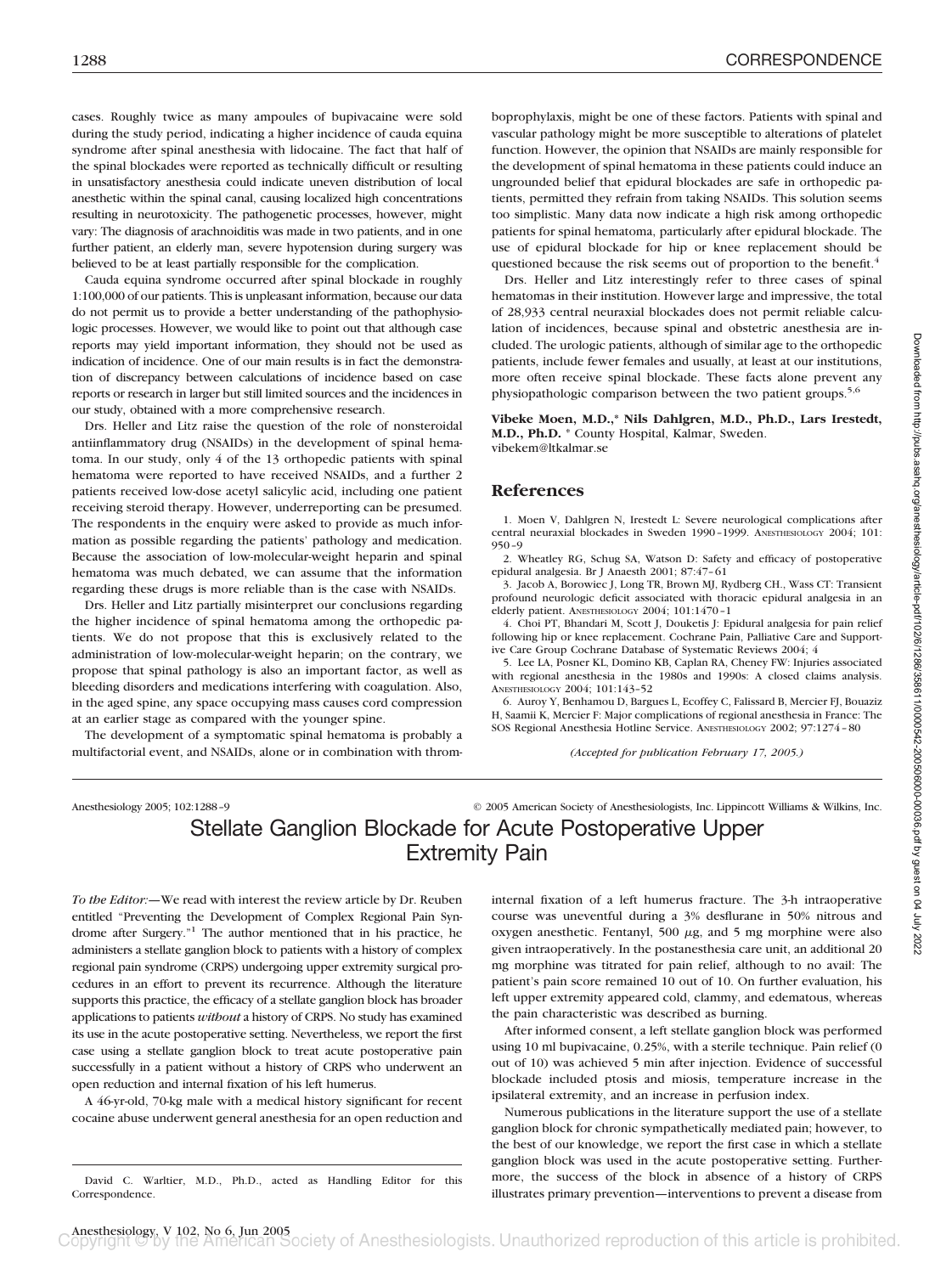occurring. Activation of the sympathetic pain pathways could have taken place before the patient's operating room visit or even intraoperatively. Nevertheless, the challenge is to recognize the clinical symptoms that differentiate acute CRPS from postsurgical pain, despite the close resemblance.2 Further review of the case revealed that the patient's fracture was a week old, which may have contributed to an alteration of central nociceptive processing pathways, thus increasing his risk for development of postsurgical CRPS.<sup>3</sup> Overall, we share the same enthusiasm of Dr. Ruben on regional anesthetic techniques to prevent the occurrence of CRPS. In our clinical practice, it is not only important to focus on CRPS prevention, but also to understand the pathophysiology so that we know which patients are at greatest risk.

*In Reply:—*I appreciate the comments by Drs. Kakazu and Julka. Although the role of the sympathetic nervous system in certain chronic pain states, including complex regional pain syndrome (CRPS), has been well documented,<sup>1,2</sup> its role in acute pain and inflammation is still controversial.<sup>3,4</sup> A coupling between the sensory afferent and sympathetic efferent system after peripheral nerve lesions has been previously described as a causative mechanism for neuropathic pain, including CRPS.1,2 However, the role of the sympathetic nervous system in acute pain still must be elucidated. The sympathetic nervous system may influence the nociceptive response to acute tissue injury in two ways.<sup>4</sup> First, there is a potentiation of the chemical mediator cascade after trauma as well as augmentation of sensitization to substance P. Second, norepinephrine and  $\alpha_2$  agonism in the dorsal horn neurons and in the locus ceruleus in the medulla play a major role in the descending medullospinal inhibition of nociception. Experimental studies in rats indicate that sympathetic postganglionic neurons may be involved in the generation of pain, hyperalgesia, and inflammation after tissue damage or trauma.5,6 Sensitization of nociceptive afferent fibers in the knee joints of rats involves a cascade of events in which the mast cell and the sympathetic terminal are sequentially activated, resulting in plasma extravasation in the synovium.<sup>5,6</sup> Further, adrenal medullary-derived epinephrine can exacerbate and surgical or pharmacologic sympathectomy can decrease the severity of experimental arthritis.<sup>5</sup> Although these behavioral studies in rats point to a potential role of the sympathetic nervous system in acute inflammatory pain, neurophysiologic studies of nociceptors in rats and psychophysical studies in humans have failed to provide confirmatory evidence for the role of sympathetic efferents in inflammatory pain and hyperalgesia.<sup>3</sup>

The use of a stellate ganglion block for acute postoperative pain as described by Drs. Kakazu and Julka is intriguing. I agree with the authors that because this patient sustained his fracture 1 week before surgical correction, prolonged sensitization and alteration of nociceptive afferent pathways may have increased the risk for the development of postsurgical CRPS. However, the authors did not report whether this patient had any clinical symptoms consistent with CRPS before surgical intervention. Perhaps the surgical intervention exacerbated an underlying disease process that may have been initiated before surgery. Interestingly, since the success of our original report on the efficacy of stellate ganglion blocks for CRPS patients undergoing surgery,<sup>7</sup> many of our surgeons now request that we routinely perform this sympathetic block for non-CRPS patients who are undergoing

David C. Warltier, M.D., Ph.D., acted as Handling Editor for this Correspondence.

**Clinton Z. Kakazu, M.D.,\* Inderjeet Julka, M.D.** \* Harbor-UCLA Medical Center, Torrance, California. ckakazu@hotmail.com

## **References**

1. Reuben SS: Preventing the development of complex regional pain syndrome after surgery. ANESTHESIOLOGY 2004; 101:1215–24

2. Birklein F, Kunzel W, Sieweke N: Despite clinical similarities there are significant differences between acute limb trauma and complex regional pain syndrome I (CRPS I). Pain 2001; 93:165–71

3. Gracely RH, Lynch SA, Bennett GJ: Painful neuropathy: Altered central processing maintained dynamically by peripheral input. Pain 1992; 51:175–94

*(Accepted for publication February 23, 2005.)*

Anesthesiology 2005; 102:1289 © 2005 American Society of Anesthesiologists, Inc. Lippincott Williams & Wilkins, Inc.

surgical procedures and are at increased risk for development of this disease. Although stellate ganglion block may be effective for treating acute postoperative neuropathic pain, it may also be useful in the management of acute nociceptive pain. Matsuura *et al.*<sup>8</sup> describe the efficacy of stellate ganglion block in 29 patients undergoing ocular surgery. These authors report a significant reduction in postoperative pain and nonsteroidal antiinflammatory drugs with the use of stellate ganglion block. These case studies highlight the importance of moving from symptom control toward a mechanism-specific pharmacologic management of postoperative pain.<sup>9</sup> We have only begun to identify the multiple neurobiologic mechanisms responsible for different pain states. We hope to be able to develop diagnostic tools that will allow us to identify these mechanisms in individual patients and target them with appropriate analgesic interventions. Future research is needed in defining the clinical significance of the interaction of the sympathetic nervous system and the somatic afferent system in the development of postoperative pain. At that time, we may have available not only the resources for eliminating acute pain but also the tools necessary for preventing the occurrence of chronic postsurgical pain.

**Scott S. Reuben, M.D.,** Baystate Medical Center and the Tufts University School of Medicine, Springfield, Massachusetts. scott.reuben@bhs.org

### **References**

1. Jänig W: The puzzle of "reflex sympathetic dystrophy": Mechanisms, hypotheses, open questions, Reflex Sympathetic Dystrophy: A Reappraisal. Edited by Stanton-Hicks M, Jänig W. Seattle, IASP Press, 1997, pp 1–24

2. Baron R: Peripheral neuropathic pain: From mechanisms to symptoms. Clin J Pain 2000; 16:S12–20

3. Raja SN: Role of the sympathetic nervous system in acute pain and inflammation. Ann Med 1995; 27:241–6

4. Forrest JB: Sympathetic mechanisms in postoperative pain. Can J Anaesth 1992; 39:523–7

5. Basbaum AI, Levine JD: The contribution of the nervous system to inflammation and inflammatory disease. Can J Physiol Pharmacol 1991; 69:647–51

6. Jänig W, Levine JD, Michaelis M: Interactions of sympathetic and primary afferent neurons following nerve injury and tissue trauma. Prog Brain Res 1996; 113:161–84

7. Reuben SS, Rosenthal EA, Steinberg RB: Surgery on the affected upper extremity of patients with a history of complex regional pain syndrome: A retrospective study of 100 patients. J Hand Surg 2000; 25:1147–51

8. Matsuura M, Matsuura M, Ando F, Sahashi K, Torii Y, Hirose H: The effect of stellate ganglion block on prolonged post-operative ocular pain. Nippon Ganka Gakkai Zasshi 2003; 107:607–12

9. Woolf CJ: Pain: Moving from symptom control toward mechanism-specific pharmacologic management. Ann Intern Med 2004; 140:441–51

*(Accepted for publication February 23, 2005.)*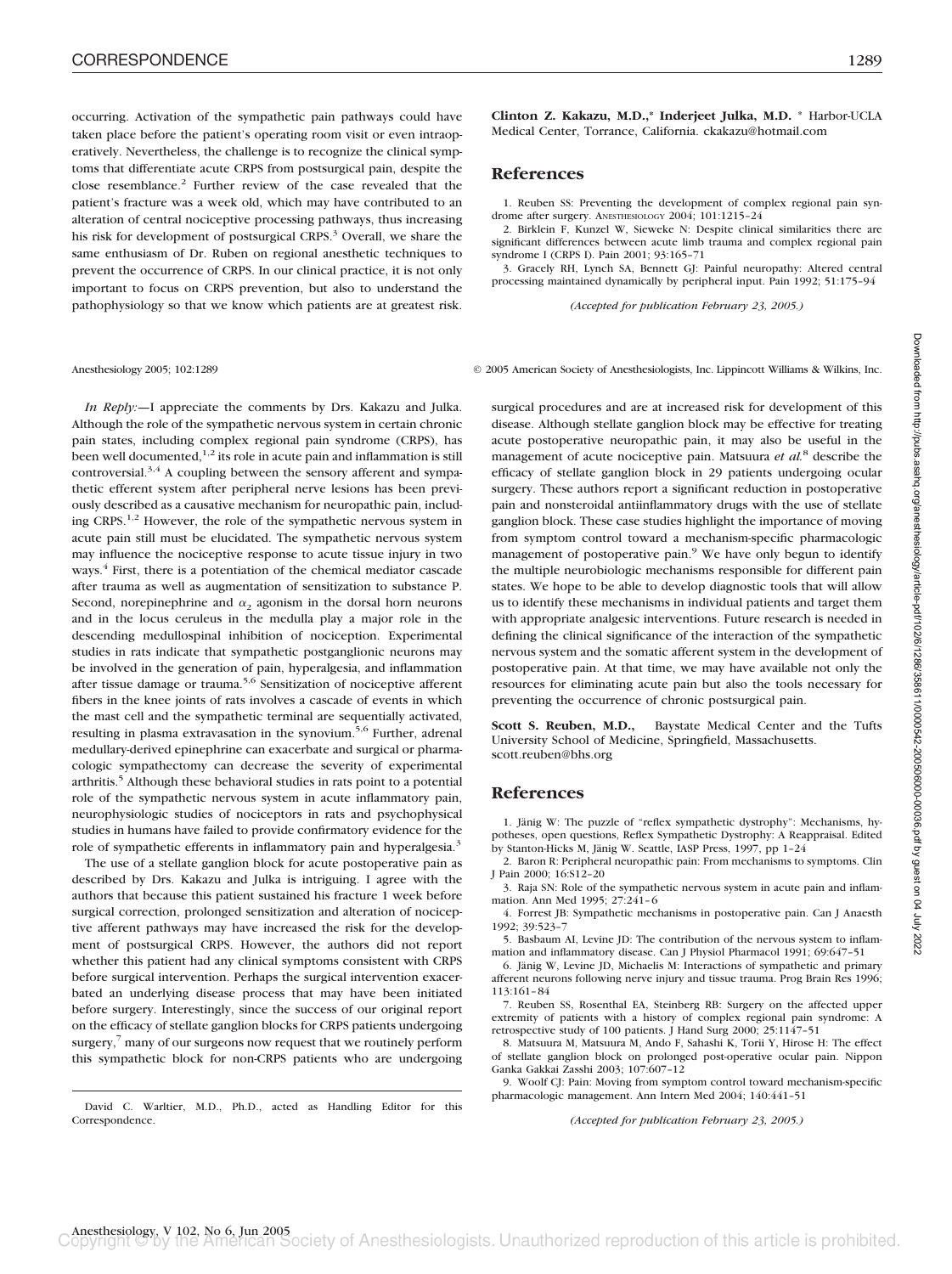Anesthesiology 2005; 102:1290 © 2005 American Society of Anesthesiologists, Inc. Lippincott Williams & Wilkins, Inc.

# Air Venting and In-line Intravenous Fluid Warming for Pediatrics

*To the Editor:—*It is important to have suitable fluid warmers for pediatric anesthesia, especially in hypovolemic neonates and infants who require boluses of isotonic crystalloid, packed erythrocytes, or both given over 5–20 min. The purpose of this study was to evaluate the fluid warming and air venting capability of a new device (buddy fluid warmer; Belmont Instrument Corp., Billerica, MA) designed for use in pediatrics. With this device, fluids are heated to 38°C as they pass through a disposable set containing microporous membranes able to vent air. Air is released through the side vents of the set. The small heating unit and disposable set are placed in-line near the patient at the intravenous infusion site and can be used easily with volumetric infusion pumps.

Fluids tested were lactated Ringer's solution, 1 l, at room temperature, and refrigerated, outdated erythrocytes diluted with 100 ml saline, 0.9%. The estimated hematocrit was 50%. Standard or Y-type blood solution sets were attached proximal to the commercial microheater disposable set (priming volume, 4 ml), which was connected to a 12.7 cm T connector (total volume, 0.4 ml). A rapid response thermocouple (Fluke 51 II; Fluke Corp., Everett, WA; accuracy,  $\pm 0.05$ %) was used to measure distal temperature at the point at which the T connector would be attached to the intravenous line. Temperature data were collected at 5-ml intervals for flows of 8 ml/min or greater and at 10-s intervals for slower flows. A volumetric infusion pump was used to regulate flow between 50 and 1,000 ml/h. For gravity-free flow, lactated Ringer's solution was infused from a height of 1.8 m into a cylindrical scored beaker, and measurements were made every 50 ml. Pressure-driven flow was not used, per manufacturer guidelines.

A three-way stopcock with a 0.8 m extension was inserted proximal to the microheater, and a 22-gauge Angiocath (Becton Dickinson, Sandy, UT) was attached to the T connector distally. The Angiocath was submerged in a liquid-filled beaker for crystalloid infusion and attached to a cell salvage waste system for erythrocytes. Without the fluid warmer disposable set, injection of as little as 1 ml of air was readily visible in the liquid-filled beaker with submerged Angiocath. Aliquots of 5, 10, 20, 30, 40, 50, and 60 ml of air were rapidly injected into the stopcock toward the patient infusion site, followed by resumption of fluid flow. Visual inspection for air bubbles distal to the warmer was performed by two observers. Tests were repeated twice for each condition and fluid.

Distal temperatures are summarized in figure 1. Air bubbles were not

Supported by the Department of Anesthesiology, MetroHealth Medical Center, Cleveland, Ohio. Belmont Instrument Corporation, Billerica, Massachusetts, loaned the buddy fluid warmer and donated the microheater disposables.



**Fig. 1. Distal temperature (°C) of lactated Ringer's solution (LR) and erythrocytes (RBC) at the point where fluid would enter the patient. Proximal erythrocyte temperature was (mean SD)**  $16.5 \pm 2$ °C. Proximal crystalloid temperature was  $19.2 \pm 1.2$ °C. Gravity flow from a height of 6 feet was  $68 \pm 10$  ml/min, and **distal temperature was 37.8°C. A minimum of 40 measurements were made for each flow (total of 1,216 measures).**

seen in the T connector or in the liquid-filled beaker for any value of injected air.

The buddy fluid warmer was effective in delivering warm intravenous fluids at flows of 7 ml/min or greater. At the slowest flows, infusate temperature decreased, likely resulting from significant heat loss distal to the warmer. Venting of air by the fluid warmer is of great advantage to pediatric patients with congenital heart disease. Moreover, use of this warming device might theoretically reduce the risk of accidental infusion of air during crystalloid and blood resuscitation of children with hypovolemic shock. The manufacturer's list price for the buddy fluid warmer is \$1,599.00; the disposable set is \$14.99.

The authors thank Jeanne Javor, M.T. (A.S.C.P.), S.B.B. (Blood Bank Supervisor, MetroHealth Medical Center, Cleveland, Ohio), for providing outdated erythrocytes and hematocrit estimates; Richard Kramer, C.P.P. (Division of Cardiothoracic Surgery, MetroHealth Medical Center), for useful suggestions; and Denise Kosty Sweeney, R.N., M.S.N. (Administrative Nurse Manager, General Clinical Research Center, MetroHealth Medical Center), for the loan of a stopwatch and beaker.

**Ramachandra R. Avula, M.D., Charles E. Smith, M.D., F.R.C.P.C.\*** \* MetroHealth Medical Center, Case Western Reserve University, Cleveland, Ohio. csmith@metrohealth.org

*(Accepted for publication January 11, 2005.)*

Anesthesiology 2005; 102:1290–1 © 2005 American Society of Anesthesiologists, Inc. Lippincott Williams & Wilkins, Inc.

# Using the Bonfils Intubation Fiberscope with a Double-lumen Tracheal Tube

*To the Editor:—*Several surgical procedures require single-lung ventilation. Because a double-lumen tube (DLT) allows for independent ventilation therapy (*e.g.*, continuous positive airway pressure), suctioning, and bronchoscopy of each lung, the DLT is the accepted standard for the treatment of patients undergoing thoracic surgery.<sup>1</sup> A difficult intubation in this subset of patients is particularly challenging because tube insertion is impeded by the special shape of the DLT and the two separate cuffs, which can be damaged by the patient's teeth and during repeated insertion maneuvers using intubation tools with sharp surfaces.

Recently, in two patients scheduled to undergo a minimally invasive direct coronary artery bypass procedure requiring DLT insertion, direct laryngoscopy failed. Because at our institution the Bonfils intubation fiberscope (Karl Storz GmbH, Tuttlingen, Germany), a rigid fiber-

Anesthesiology, V 102, No 6, Jun 2005<br>Copyright © by the American Society of Anesthesiologists. Unauthorized reproduction of this article is prohibited.

Support was provided soley from institutional and/or departmental sources. The Bonfils intubation fiberscope was supplied by Karl Storz GmbH, Tuttlingen, Germany.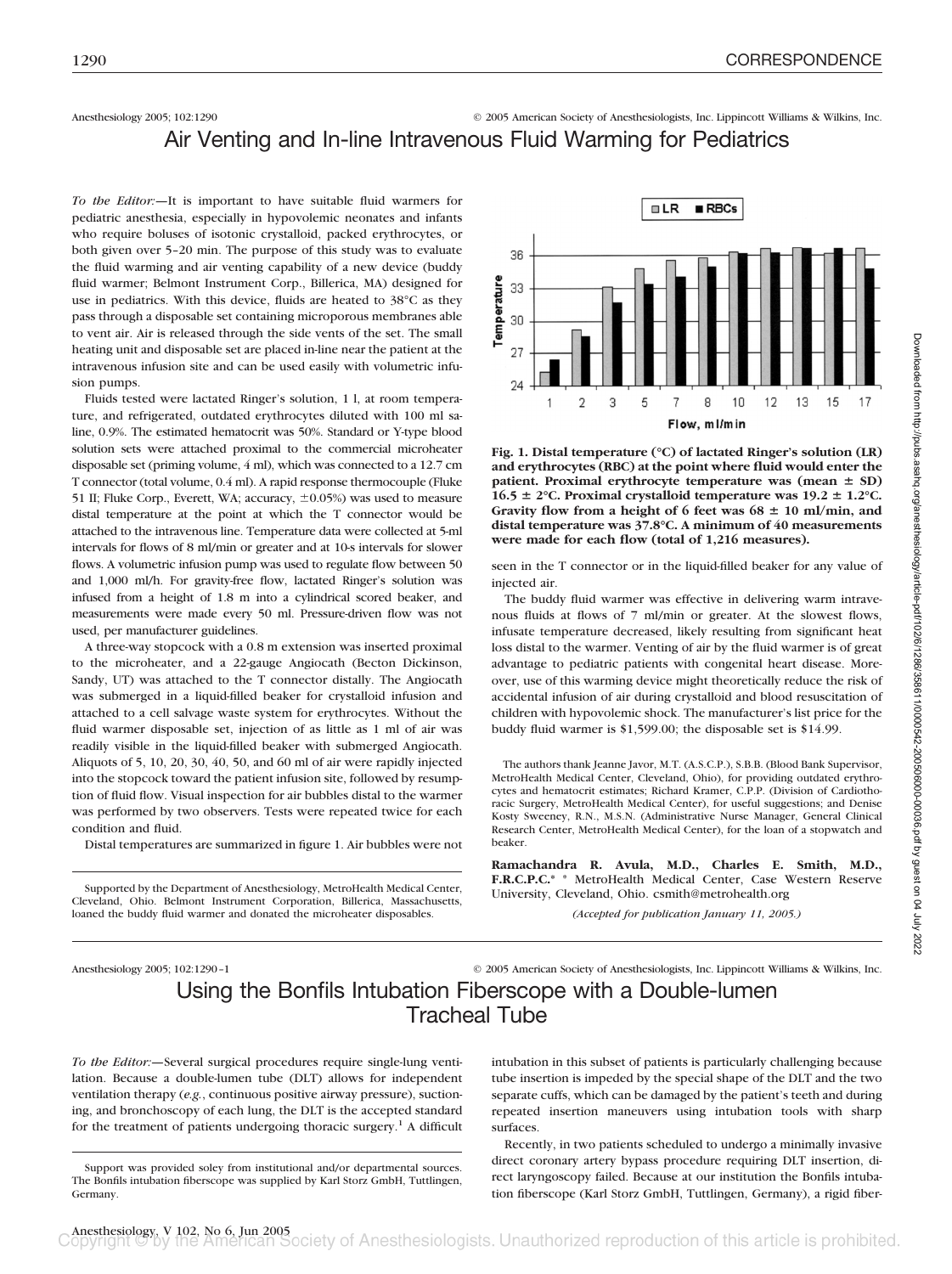scope with a curved tip, is routinely used for managing unexpected as well as anticipated difficult airways, $2,3$  we decided to use the device to aid in DLT placement. The Bonfils intubation fiberscope has a length of approximately 40 cm and an OD of 5 mm. According to the manufacturer, tracheal tubes with an ID of 5.5 mm or greater and a length of 39 cm or less may be used. The length of the DLTs (including tube connector) used in our cases is approximately 42 cm, and the largest ID of the bronchial lumen is approximately 5.1 mm (37 French) and 5.3 mm (39 French), respectively. Usually, the tube is too long for insertion of a Bonfils intubation fiberscope. After shortening both the tracheal and the bronchial connectors to a complete length of 38.5 cm and after ensuring adequate lubrication of the scope with silicone spray, however, the tube's bronchial lumen was mounted on the scope easily (fig. 1). Shortening of the proximal connectors did not prevent connecting them to the endotracheal tube adapter and subsequently to the right angle adapter attached to the breathing circuit.

Using the Bonfils intubation fiberscope, the patient's mouth is opened, and the scope inserted from the right side of the mouth along the molars after the patient's head is adjusted in a neutral position. With the insertion of the device, the anesthesiologist performs a jaw-thrust maneuver with his or her left hand to enhance the retropharyngeal space. After this, guided by the right hand, the Bonfils intubation fiberscope is advanced in the glottic aperture. The tube is then released from the scope with the left hand (or by an assistant) and inserted into the trachea under direct visualization. Sometimes, performing simultaneous laryngoscopy with a conventional Macintosh blade by a second anesthesiologist may be helpful to lift up a large tongue impeding advancement of the fiberscope. Finally, the correct position of the tube must be verified with a fiberoptic bronchoscope, because the rigid Bonfils intubation fiberscope should not be advanced in the trachea.

In the two cases denoted, the Bonfils intubation fiberscope was an effective tool for placing a DLT. The time to intubation was clinically acceptable, and no damage occurred with respect to the patient's teeth or soft tissues. Importantly, the cuffs were intact after placement despite a very desolate set of teeth in one patient. The right-sided insertion approach of the scope along the molars may be advantageous in such cases, because touching the front teeth is avoided, and molars are not as sharp-edged as the anterior and canine teeth.

Few intubation tools are suitable for DLT placement. The fiberoptic bronchoscope, which has evolved as an accepted standard for management of the difficult airway, $4$  may not be suitable for oral DLT insertion. The limited ID of the bronchial lumen of the DLT only allows use of a relatively small fiberoptic bronchoscope, and elastic oropha-



**Fig. 1. Bonfils intubation fiberscope mounted with a 39-French left-sided double-lumen tube (Bronchocath; Mallinckrodt Medical, Athlone, Ireland). The tube connectors have been shortened to the appropriate length. Light source is powered by a battery handle.**

ryngeal soft tissues, especially a large tongue, may prevent successful passage through the mouth. In conclusion, the Bonfils intubation fiberscope may be used with DLTs of 37 French or greater after appropriate tube shortening in patients with a difficult airway anatomy.

**Berthold Bein, M.D.,\* Dorothee Caliebe, M.D., Thomas Römer, M.D., Jens Scholz, M.D., Volker Dörges, M.D.** \* University Hospital Schleswig-Holstein, Campus Kiel, Germany. bein@anaesthesie.uni-kiel.de

### **References**

1. Lewis JW Jr, Serwin JP, Gabriel FS, Bastanfar M, Jacobsen G: The utility of a double-lumen tube for one-lung ventilation in a variety of noncardiac thoracic surgical procedures. J Cardiothorac Vasc Anesth 1992; 6:705-10

2. Bein B, Yan M, Tonner PH, Scholz J, Steinfath M, Dorges V: Tracheal intubation using the Bonfils intubation fibrescope after failed direct laryngoscopy. Anaesthesia 2004; 59:1207–9

3. Bein B, Worthmann F, Scholz J, Brinkmann F, Tonner PH, Steinfath M, Dorges V: A comparison of the intubating laryngeal mask airway and the Bonfils intubation fibrescope in patients with predicted difficult airways. Anaesthesia 2004; 59:668–74

4. Benumof JL: Management of the difficult adult airway: With special emphasis on awake tracheal intubation. ANESTHESIOLOGY 1991; 75:1087–110

*(Accepted for publication January 11, 2005.)*

Anesthesiology 2005; 102:1291-2 © 2005 American Society of Anesthesiologists, Inc. Lippincott Williams & Wilkins, Inc.

## "Bayonet Artifact" during Ultrasound-guided Transarterial Axillary Block

*To the Editor:—*Ultrasound-guided regional anesthesia is an emerging field that potentially provides better block efficacy than other current techniques.1–3 In particular, ultrasound-guided axillary block had been described as an excellent technique for brachial plexus anesthesia.<sup>4,5</sup> With this method, a short axis (transverse cross-sectional) view of the axillary artery and surrounding nerves is obtained with the block needle approaching from the lateral aspect of the arm in the plane of imaging. Although V-shaped redirection of the block needle can be used to place local anesthetic on the superficial and deep sides of the axillary artery, transarterial placement of the needle may occur during the procedure.

During an ultrasound-guided axillary block, we observed a bent echo of the 25-gauge 3.8-cm Quincke tip needle (Becton Dickinson and Company, Franklin Lakes, NJ). The needle shaft echo was bent toward the skin surface when the needle crossed the axillary artery (fig. 1). When examined after the procedure, the injection needle was perfectly straight.

Described as a "bayonet artifact," this ultrasound artifact causes apparent needle deformity and has been reported during breast biopsy in which a needle traverses a tumor surrounded by fat tissue.<sup>6</sup> Bayonet artifact occurs when the ultrasound beam passes through tissues with different speeds of sound. Similar speed of sound artifacts have been described in the soft tissues of the kidney.<sup>7-9</sup> Because all commercial ultrasound machines assume a uniform speed of sound of  $1,540$  m/s,<sup>10</sup> Support was provided solely from institutional and/or departmental sources. actual differences among speeds of sound in tissue change the appar-